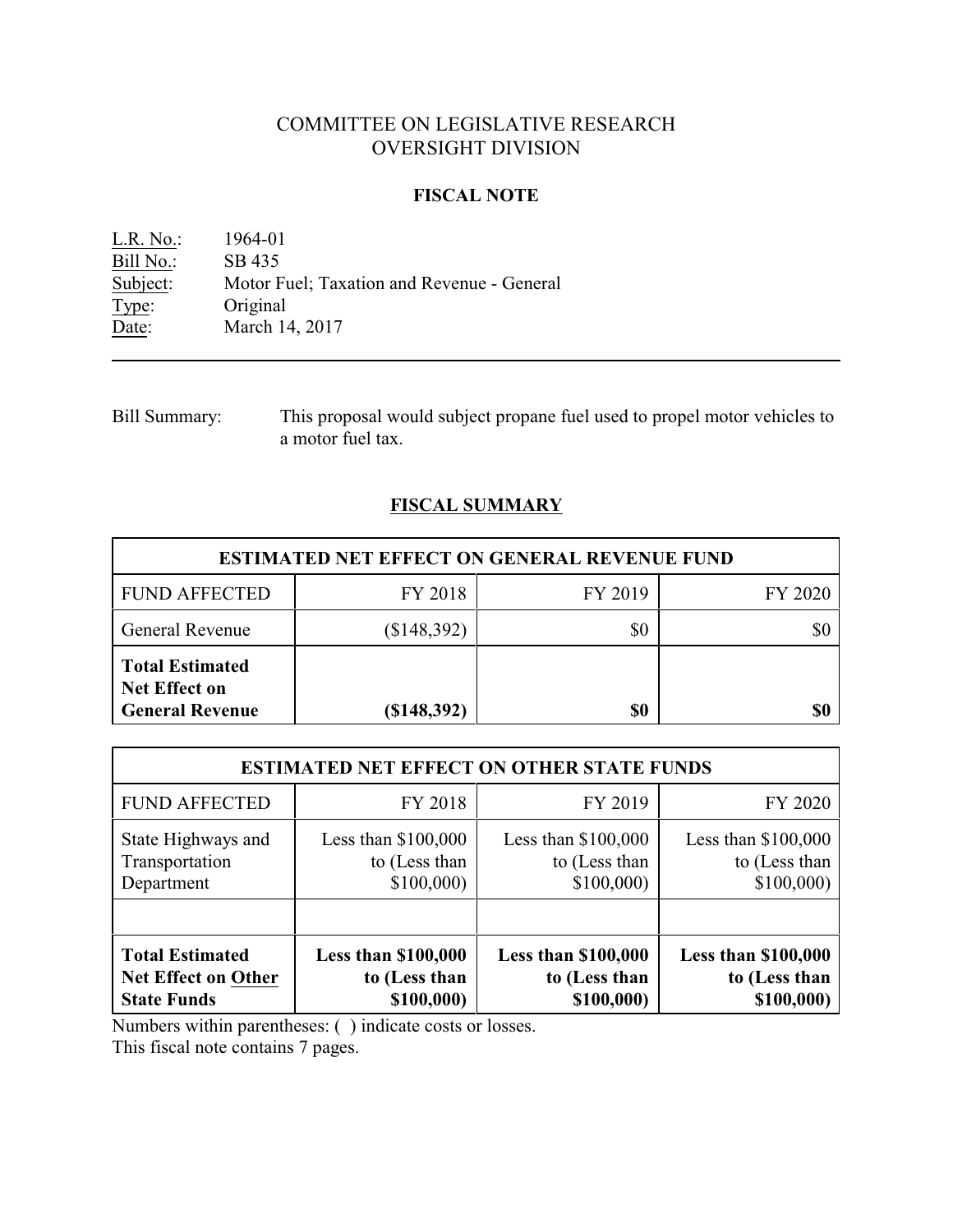L.R. No. 1964-01 Bill No. SB 435 Page 2 of 7 March 14, 2017

| <b>ESTIMATED NET EFFECT ON FEDERAL FUNDS</b>                        |         |         |         |  |
|---------------------------------------------------------------------|---------|---------|---------|--|
| <b>FUND AFFECTED</b>                                                | FY 2018 | FY 2019 | FY 2020 |  |
|                                                                     |         |         |         |  |
|                                                                     |         |         |         |  |
| <b>Total Estimated</b><br>Net Effect on All<br><b>Federal Funds</b> | \$0     | \$0     | \$0     |  |

| <b>ESTIMATED NET EFFECT ON FULL TIME EQUIVALENT (FTE)</b>    |         |         |         |  |
|--------------------------------------------------------------|---------|---------|---------|--|
| <b>FUND AFFECTED</b>                                         | FY 2018 | FY 2019 | FY 2020 |  |
|                                                              |         |         |         |  |
|                                                              |         |         |         |  |
| <b>Total Estimated</b><br><b>Net Effect on</b><br><b>FTE</b> |         |         |         |  |

**Estimated Net Effect (expenditures or reduced revenues) expected to exceed \$100,000 in any** of the three fiscal years after implementation of the act.

| <b>ESTIMATED NET EFFECT ON LOCAL FUNDS</b> |         |         |         |  |
|--------------------------------------------|---------|---------|---------|--|
| I FUND AFFECTED                            | FY 2018 | FY 2019 | FY 2020 |  |
| Local Government                           | \$0     | \$0     | \$0     |  |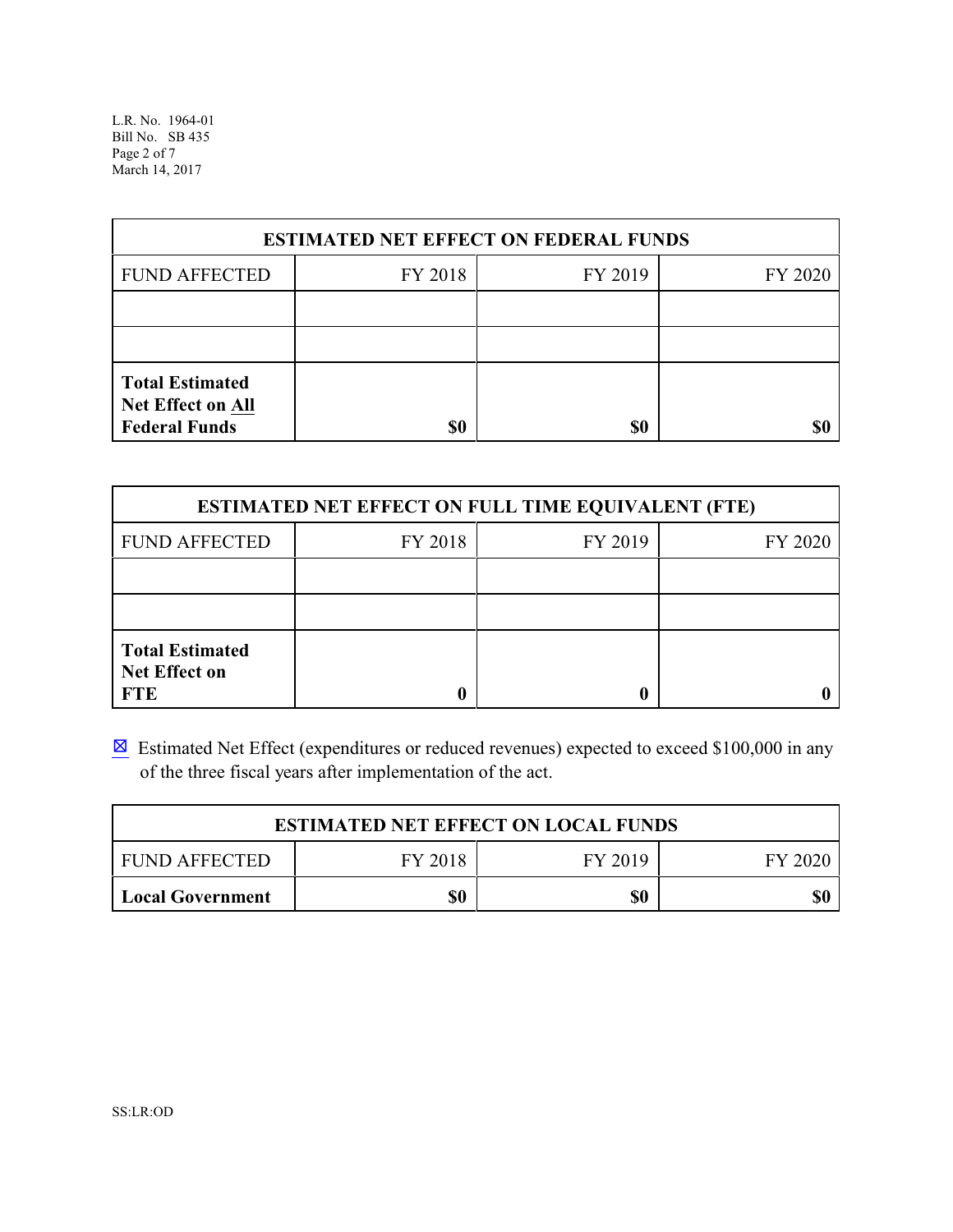L.R. No. 1964-01 Bill No. SB 435 Page 3 of 7 March 14, 2017

# **FISCAL ANALYSIS**

# ASSUMPTION

Officials from the **Office of Administration - Division of Budget and Planning (BAP)** stated this proposal could have an unknown impact on Total State Revenues (TSR) and an impact on the revenue limitation calculation required by the state constitution.

BAP officials noted this proposal would allow owners of alternative fuel vehicles to pay fuel tax on alternative fuels instead of buying an alternative fuel decal. BAP officials also stated they cannot estimate how many individuals would choose to pay fuel tax at the pump rather than purchase an alternative fuel decal fee. In addition, BAP officials stated they do not have enough information to determine how many individuals would purchase a decal and pay fuel tax at unmanned pumps. Therefore, BAP officials assume this proposal may have an unknown minimal impact on TSR.

Officials from the **Department of Revenue (DOR)** provided the following response.

#### Section 142.800, RSMo.

This section would broaden the definition of delivery to include propulsion energy into the battery or storage device of a motor vehicle.

#### Section 142.803, RSMo.

This section would impose a tax on propane gas fuel at five cents per gallon until December 31, 2019. From January 1, 2020 until December 31, 2024, the tax would be increased to eleven cents per gallon. Beginning January 1, 2025, the tax would be increased to seventeen cents per gallon. The administration, collection, and enforcement procedures for the tax on propane would be the same as those governing the current state motor fuel tax.

The legislation would also include electricity and propane used for fueling motor vehicles and some other use, in the provision applying the tax imposed by this section to the entire amount used.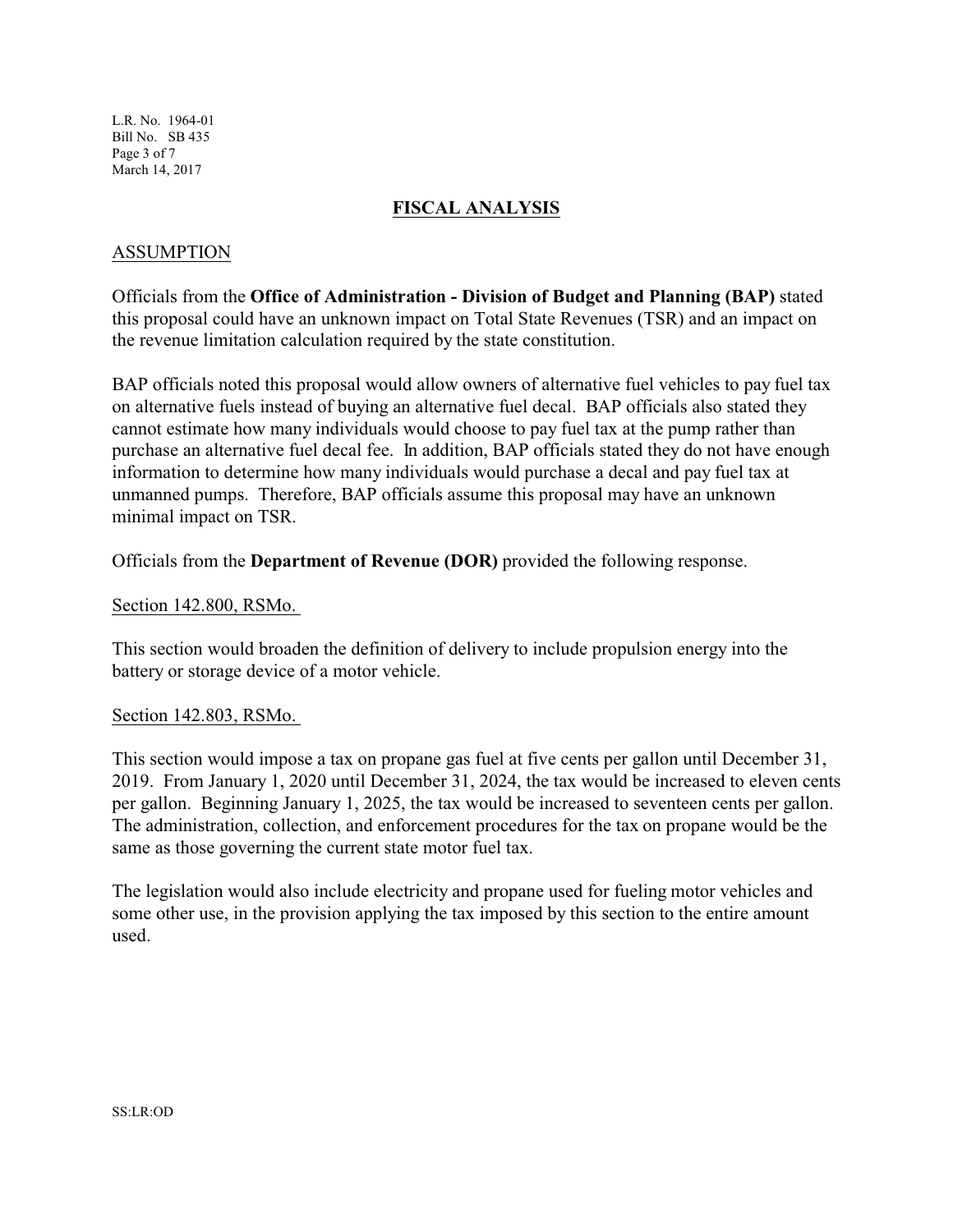L.R. No. 1964-01 Bill No. SB 435 Page 4 of 7 March 14, 2017

## ASSUMPTION (continued)

#### Section 142.869, RSMo.

This section would allow owners of propane powered motor vehicles to use alternative fuel decals in lieu of paying the tax imposed in section 142.803. Subsection 8 would exempt from tax propane fueled, compressed natural gas, or liquefied natural gas motor vehicles fueled exclusively at a fueling station that collects state road tax.

#### Administrative Impact

Section 142.803 states that propane can be measured in gallons or pounds, and electricity is currently measured in watts. The Department would need to establish a gallon equivalent for electricity, plus ensure that propane tax information is submitted in gallons as opposed to tare weight.

This would require updates to computer systems and forms to account for the changes at an estimated cost of \$148,392 (1,978 hours of IT consultants at \$75 per hour) in FY 2018. Additionally, because there is not an emergency clause or other effective date slated for the changes, the Department assumes the changes would be effective August 28, 2017. For licensees, that would mean potentially four days of August would require motor fuel tax on electricity or propane, since licensees report monthly.

**Oversight** notes that DOR officials did not include an estimate of administrative cost to implement this proposal, and assumes the proposal could be implemented with existing resources. If unanticipated costs are incurred or if multiple proposals are implemented which increase DOR costs, resources could be requested through the budget process.

Officials from the **Department of Transportation** deferred to the Department of Revenue for an estimate of the fiscal impact of this proposal.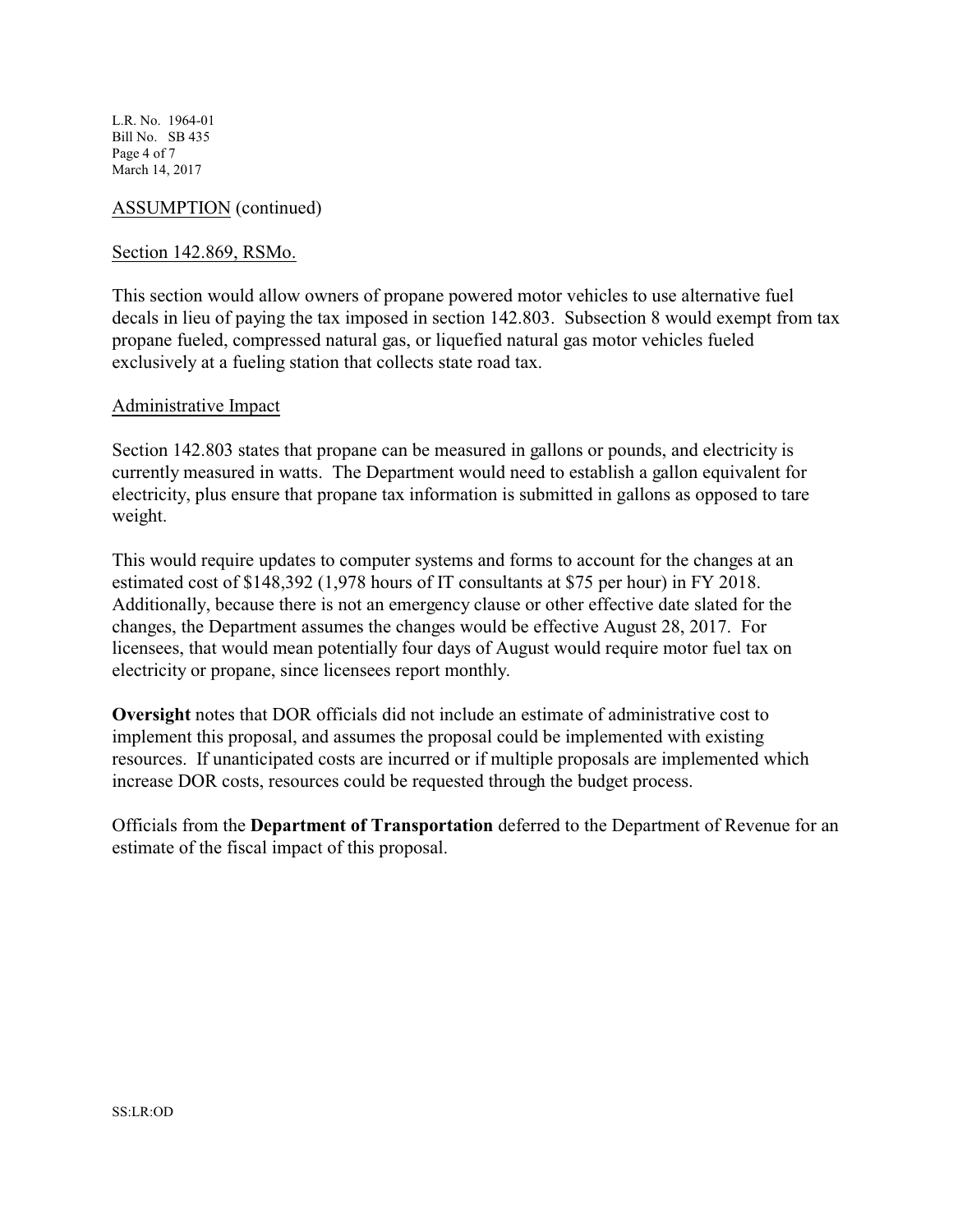L.R. No. 1964-01 Bill No. SB 435 Page 5 of 7 March 14, 2017

#### ASSUMPTION (continued)

Officials from the **Office of the Secretary of State (SOS)** noted many bills considered by the General Assembly include provisions allowing or requiring agencies to submit rules and regulations to implement the act. The SOS is provided with core funding to handle a certain amount of normal activity resulting from each year's legislative session. The fiscal impact for this fiscal note to the SOS for Administrative Rules is less than \$2,500. The SOS recognizes that this is a small amount and does not expect that additional funding would be required to meet these costs. However, we also recognize that many such bills may be passed by the General Assembly in a given year and that collectively the costs may be in excess of what our office can sustain with our core budget. Therefore, we reserve the right to request funding for the cost of supporting administrative rules requirements should the need arise based on a review of the finally approved bills signed by the governor.

Officials from the **Joint Committee on Administrative Rules** stated this legislation is not anticipated to cause a fiscal impact to their organization beyond its current appropriation.

Officials from the **Missouri Department of Agriculture** did not respond to our request for information but assumed a similar proposal would have no fiscal impact on their organization.

**Oversight** notes that Alternative Fuel Decal revenues for FY 2016 were \$334,622 and Motor Fuel Tax was \$726,175,748. This proposal would allow owners of alternative fuel vehicles to pay motor fuel tax on alternative fuels instead of buying an alternative fuel decal. Oversight does not have any information as to the amounts of alternative fuel taxes that might be collected from the proposed motor fuel tax on alternative fuels or the amount of alternative fuel decal fees that might be lost if vehicle owners choose to pay the motor fuel tax rather than purchase an alternative fuel decal. In addition, Oversight notes the scheduled motor fuel tax increases in this proposal could induce owners of alternative fuel vehicles to switch from paying the motor fuel tax to paying the decal fee in the future.

**Oversight** will indicate a positive to negative impact less than \$100,000 to the State Highways and Transportation Department Fund for this proposal.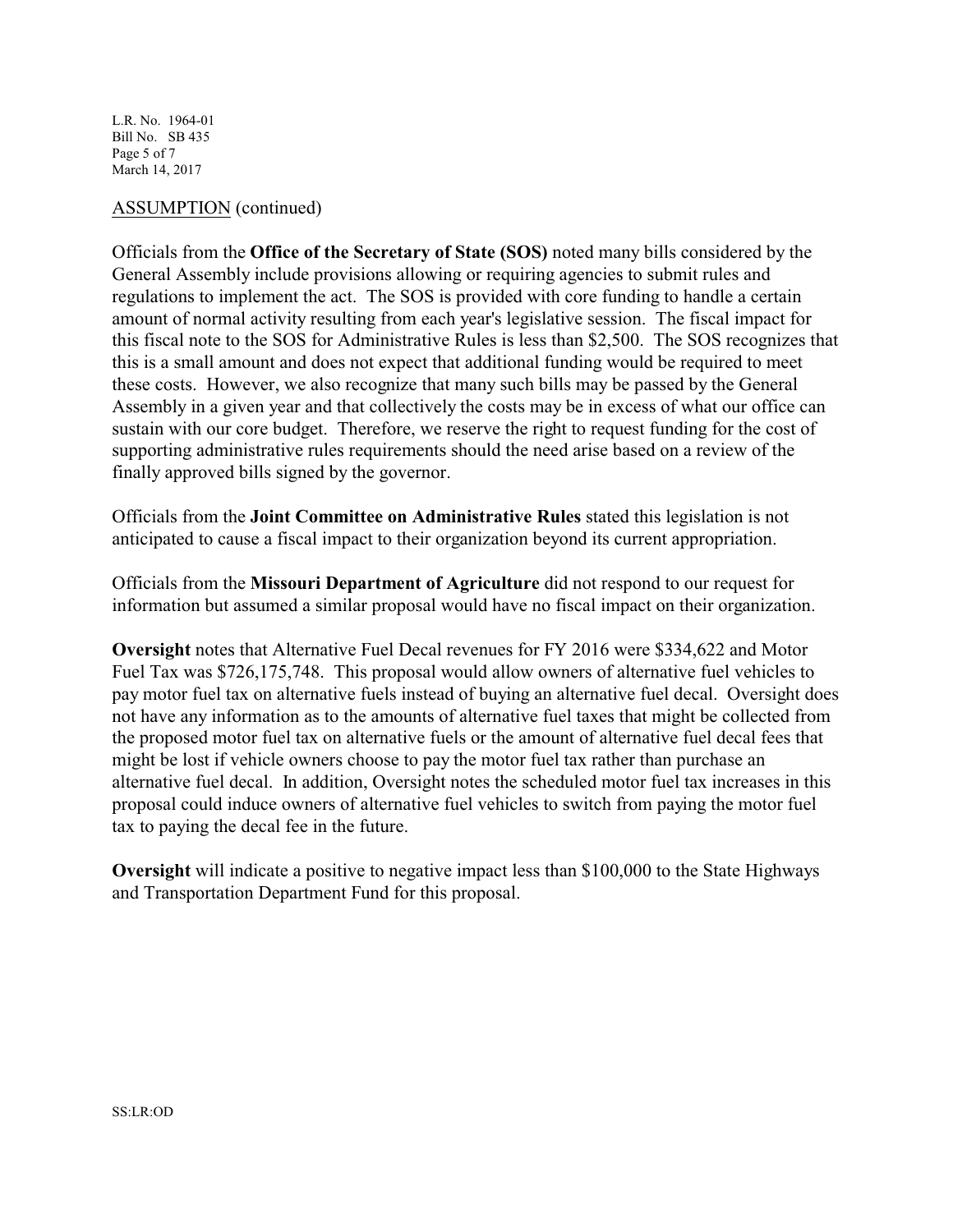L.R. No. 1964-01 Bill No. SB 435 Page 6 of 7 March 14, 2017

| FISCAL IMPACT - State Government                                                                               | FY 2018<br>$(10 \text{ Mo.})$                         | FY 2019                                               | FY 2020                                               |
|----------------------------------------------------------------------------------------------------------------|-------------------------------------------------------|-------------------------------------------------------|-------------------------------------------------------|
| <b>GENERAL REVENUE FUND</b>                                                                                    |                                                       |                                                       |                                                       |
| Cost - Department of Revenue<br>IT System changes                                                              | (\$148,392)                                           | \$0                                                   | \$0                                                   |
| <b>ESTIMATED NET EFFECT ON</b><br><b>GENERAL REVENUE FUND</b>                                                  | $($ \$148,392)                                        | <u>\$0</u>                                            | $\underline{\mathbf{S0}}$                             |
| <b>STATE HIGHWAYS AND</b><br><b>TRANSPORTATION DEPARTMENT</b><br><b>FUND</b>                                   |                                                       |                                                       |                                                       |
| Revenue increase or reduction - Motor<br>fuel taxes and fees                                                   | Less than<br>\$100,000 to<br>(Less than<br>\$100,000  | Less than<br>\$100,000 to<br>(Less than<br>\$100,000  | Less than<br>\$100,000 to<br>(Less than<br>\$100,000  |
| <b>ESTIMATED NET EFFECT ON</b><br><b>STATE HIGHWAYS AND</b><br><b>TRANSPORTATION DEPARTMENT</b><br><b>FUND</b> | Less than<br>\$100,000 to<br>(Less than<br>\$100,000) | Less than<br>\$100,000 to<br>(Less than<br>\$100,000) | Less than<br>\$100,000 to<br>(Less than<br>\$100,000) |
| FISCAL IMPACT - Local Government                                                                               | FY 2018<br>$(10 \text{ Mo.})$                         | FY 2019                                               | FY 2020                                               |
|                                                                                                                | <u>\$0</u>                                            | <u>\$0</u>                                            | <u>\$0</u>                                            |

# FISCAL IMPACT - Small Business

This proposal could have a direct fiscal impact to small businesses which operate alternative fuel vehicles.